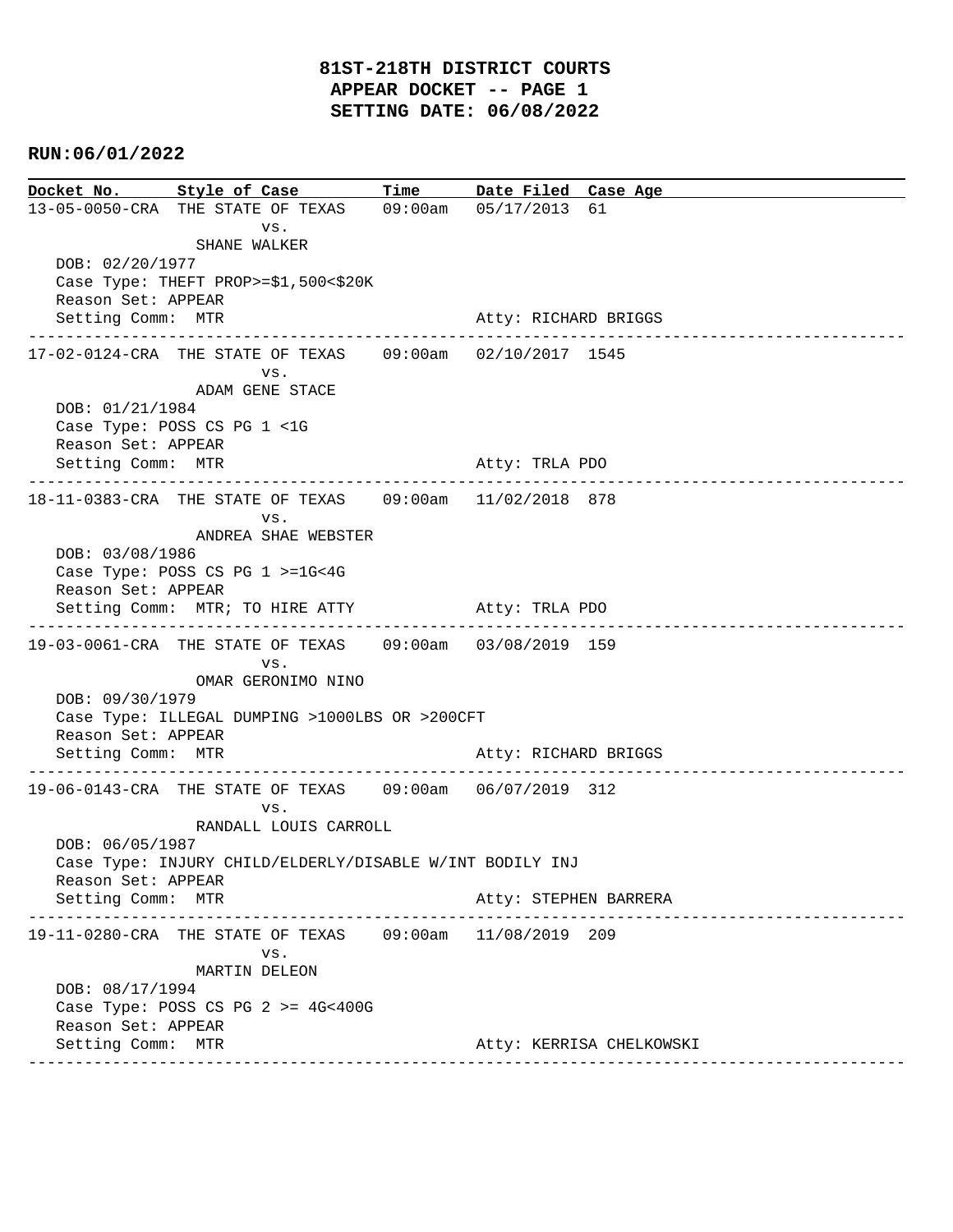**Docket No. Style of Case Time Date Filed Case Age**  20-07-0172-CRA THE STATE OF TEXAS 09:00am 07/24/2020 357 vs. MICHAEL ROSS YOUNG DOB: 03/27/1957 Case Type: EVADING ARREST DET W/VEH Reason Set: APPEAR Setting Comm: MTR Atty: TRLA PDO ---------------------------------------------------------------------------------------------- 20-12-0331-CRA THE STATE OF TEXAS 09:00am 12/04/2020 544 vs. JAMIE LEE MARTINEZ DOB: 03/25/1985 Case Type: UNL POSS FIREARM BY FELON Reason Set: APPEAR Setting Comm: B/W BEXAR Atty: TRLA PDO ---------------------------------------------------------------------------------------------- 21-04-0166-CRA THE STATE OF TEXAS 09:00am 04/09/2021 418 vs. SCOTT KELLEY LAWRENCE DOB: 11/07/1968 Case Type: POSS CS PG 1 >=4G<200G Reason Set: APPEAR Setting Comm: ARR; CLK'S LETTER Atty: DANIEL VELA ---------------------------------------------------------------------------------------------- 21-04-0171-CRA THE STATE OF TEXAS 09:00am 04/09/2021 418 vs. JAMES ROBERT HERNANDEZ DOB: 02/18/1985 Case Type: UNL POSS FIREARM BY FELON Reason Set: APPEAR Setting Comm: MTN TO SUPPRESS, PT 6/21, JDC Atty: RICHARD BRIGGS ---------------------------------------------------------------------------------------------- 21-05-0212-CRA THE STATE OF TEXAS 09:00am 05/07/2021 216 vs. HOLLIS SHANE BROWN DOB: 10/15/1998 Case Type: POSS CS PG 1 >=1G<4G Reason Set: APPEAR Setting Comm: MTR; CLKS LTR Atty: ---------------------------------------------------------------------------------------------- 21-05-0222-CRA THE STATE OF TEXAS 09:00am 05/07/2021 390 vs. LINDA KAY TERRILL DOB: 09/14/1965 Case Type: POSS CS PG 1 <1G Reason Set: APPEAR Setting Comm: ARR; CLKS LTR Atty: TRLA PDO ----------------------------------------------------------------------------------------------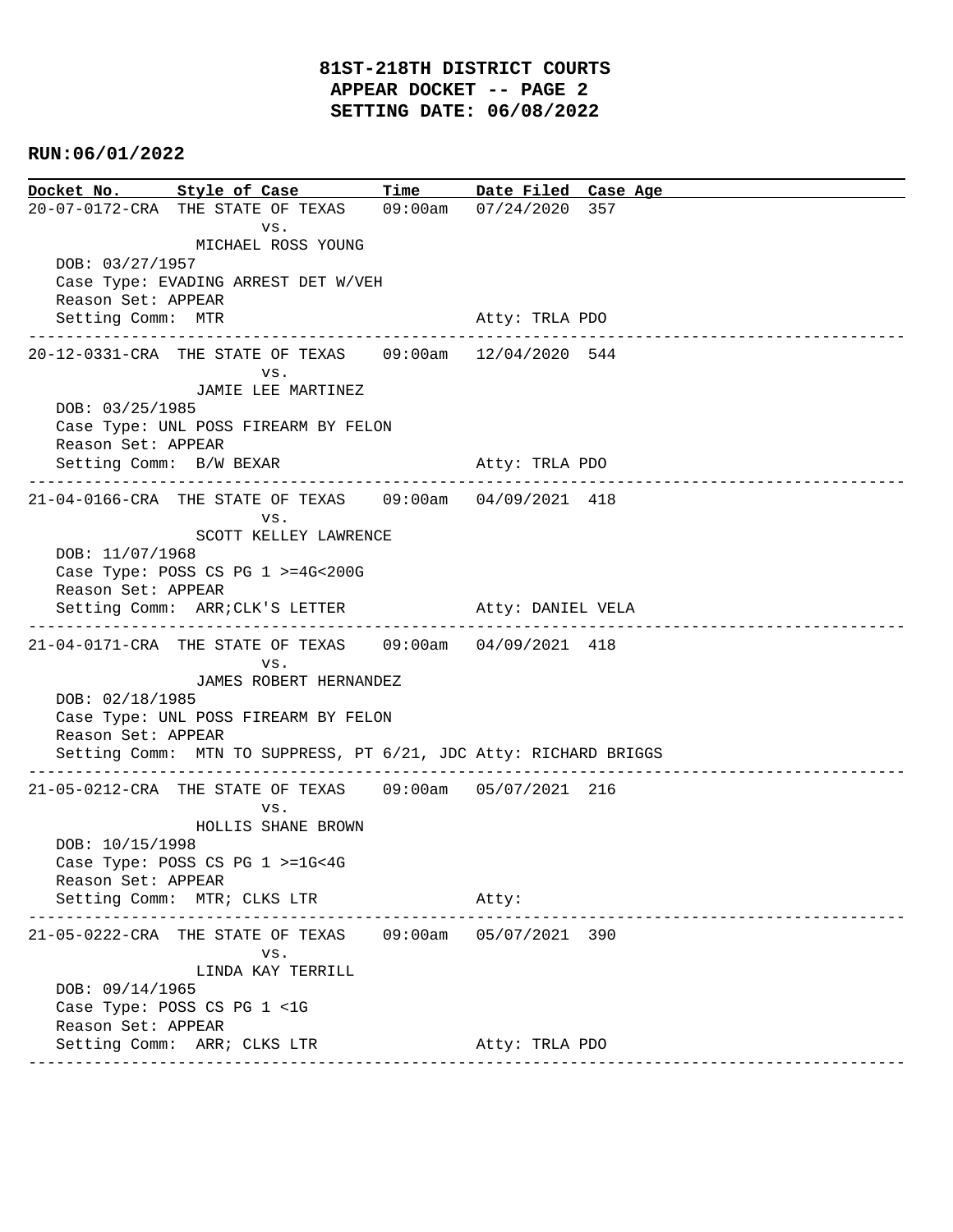**Docket No. Style of Case Time Date Filed Case Age**  21-05-0226-CRA THE STATE OF TEXAS 09:00am 05/07/2021 203 vs. JASON LEE REYES DOB: 09/28/1992 Case Type: POSS CS PG 1 >=1G<4G Reason Set: APPEAR Setting Comm: MTR Atty: TRLA PDO ---------------------------------------------------------------------------------------------- 21-06-0292-CRA THE STATE OF TEXAS 09:00am 06/25/2021 341 vs. TERRI ANN TIJERINA DOB: 12/13/1979 Case Type: MAN DEL CS PG 1 >=4G<200G Reason Set: APPEAR Setting Comm: ARR; CLERK'S KTR Atty: ANTON HAJEK, III. ---------------------------------------------------------------------------------------------- 21-07-0326-CRA THE STATE OF TEXAS 09:00am 07/12/2021 324 vs. APRIL DAWN SCZECH DOB: 05/08/1981 Case Type: POSS CS PG 1 <1G Reason Set: APPEAR Setting Comm: ARR; CLK'S LTR Atty: TRLA PDO ---------------------------------------------------------------------------------------------- 21-07-0327-CRA THE STATE OF TEXAS 09:00am 07/12/2021 324 vs. APRIL DAWN SCZECH DOB: 05/08/1981 Case Type: POSS CS PG 1 <1G Reason Set: APPEAR Setting Comm: ARR; CLK'S LTR Atty: TRLA PDO ---------------------------------------------------------------------------------------------- 21-10-0398-CRA THE STATE OF TEXAS 09:00am 10/01/2021 243 vs. PEARL ANN ZAMORA DOB: 08/03/1991 Case Type: CREDIT CARD OR DEBIT CARD ABUSE Reason Set: APPEAR Setting Comm: NEEDS DATES (FTA 1/6), CLKS LTAtty: TRLA PDO ---------------------------------------------------------------------------------------------- 21-11-0415-CRA THE STATE OF TEXAS 09:00am 11/05/2021 208 vs. KENNON LORENZO CHATMAN DOB: 12/19/1985 Case Type: MAN DEL CS PG 1 >=4G<200G Reason Set: APPEAR Setting Comm: BENCH TRIAL **Atty: RICHARD BRIGGS** ----------------------------------------------------------------------------------------------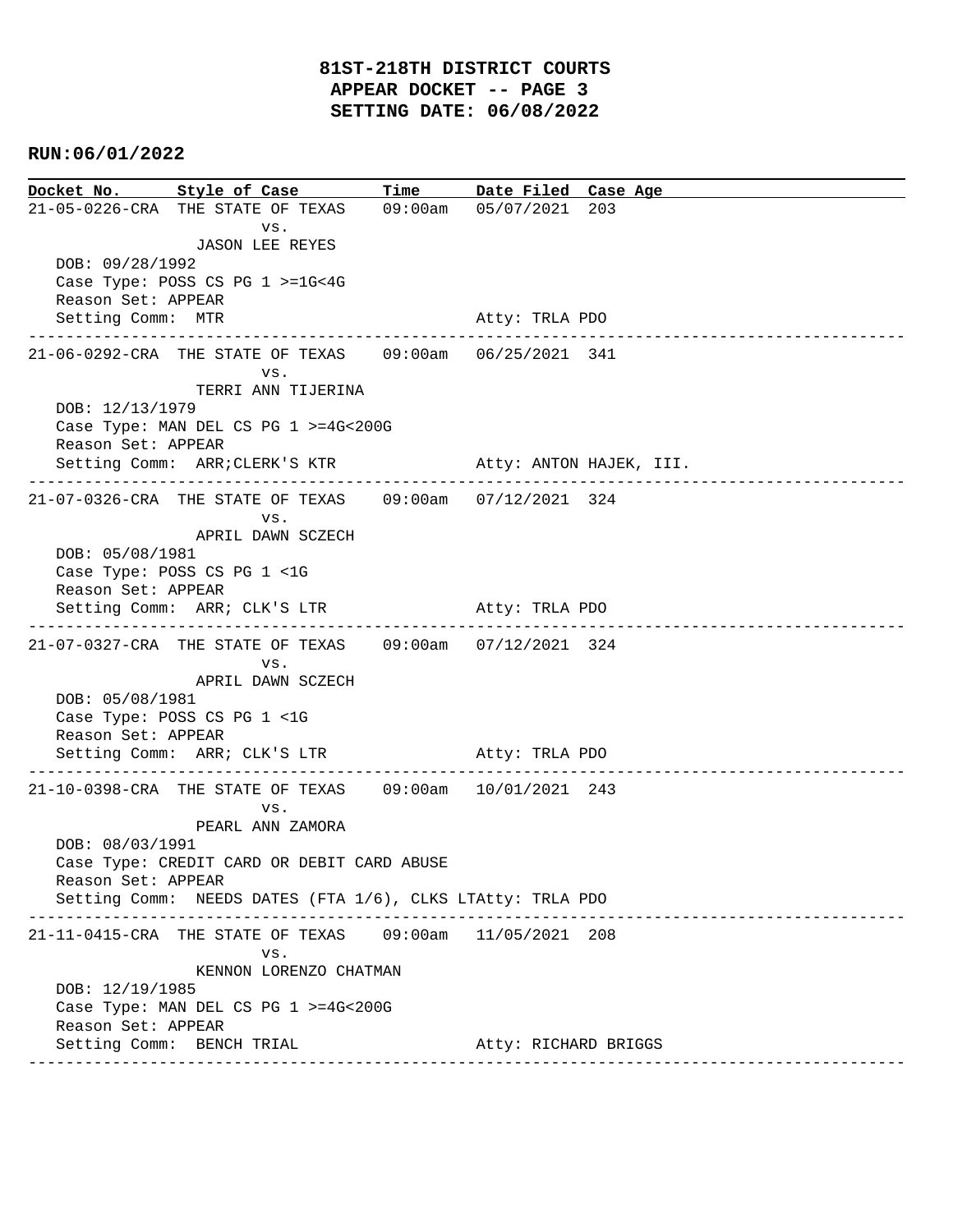**Docket No. Style of Case Time Date Filed Case Age**  21-11-0444-CRA THE STATE OF TEXAS 09:00am 11/05/2021 208 vs. RUBEN GARCIA DOB: 11/05/1993 Case Type: THEFT PROP >=\$2,500<\$30K Reason Set: APPEAR Setting Comm: ARR; CLK'S LTR Atty: TRLA PDO ---------------------------------------------------------------------------------------------- 21-11-0447-CRA THE STATE OF TEXAS 09:00am 11/05/2021 208 vs. ROLAND LUIS LUGO DOB: 08/16/1986 Case Type: AGG ASSAULT W/DEADLY WEAPON Reason Set: APPEAR Setting Comm: MTN TO MODIFY BOND CONDITIONS Atty: DANIEL RODRIGUEZ ---------------------------------------------------------------------------------------------- 21-12-0457-CRA THE STATE OF TEXAS 09:00am 12/10/2021 173 vs. ISHMAEL LESTER HARRISON DOB: 11/02/1993 Case Type: THEFT PROP <\$300K ATM Reason Set: APPEAR Setting Comm: ARR; B/W Atty: ---------------------------------------------------------------------------------------------- 21-12-0472-CRA THE STATE OF TEXAS 09:00am 12/10/2021 173 vs. SAMANTHA MORGAN JONES DOB: 08/20/1989 Case Type: POSS CS PG 1 >=1G<4G Reason Set: APPEAR Setting Comm: ARR; CLK'S LTR Atty: TRLA PDO ---------------------------------------------------------------------------------------------- 22-01-0013-CRA THE STATE OF TEXAS 09:00am 01/10/2022 142 vs. JOHN ERNEST GUTIERREZ DOB: 11/16/1988 Case Type: BURGLARY OF BUILDING Reason Set: APPEAR Setting Comm: ARR; B/W (DOMINGUEZ UNIT) Atty: TRLA PDO ---------------------------------------------------------------------------------------------- 22-02-0027-CRA THE STATE OF TEXAS 09:00am 02/18/2022 103 vs. ADAM DANIEL SAMBRANO DOB: 02/07/1994 Case Type: BURGLARY OF HABITATION Reason Set: APPEAR Setting Comm: B/W; GARZA WEST Atty: TRLA PDO ----------------------------------------------------------------------------------------------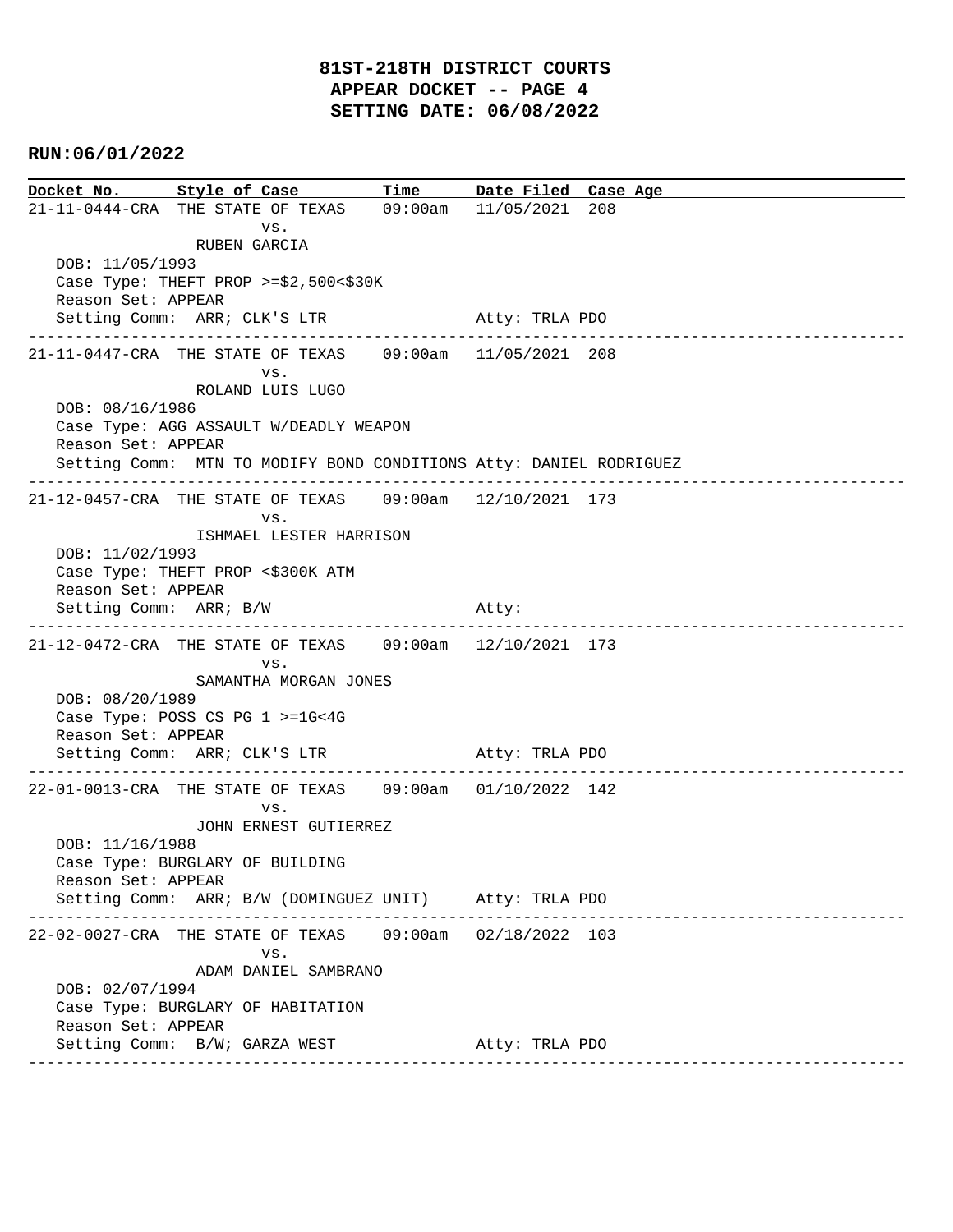### **81ST-218TH DISTRICT COURTS APPEAR DOCKET -- PAGE 5 SETTING DATE: 06/08/2022**

### **RUN:06/01/2022**

**Docket No. Style of Case Time Date Filed Case Age**  22-03-0066-CRA THE STATE OF TEXAS 09:00am 03/11/2022 82 vs. CARLTON DAVID LAGRANGE DOB: 07/27/1966 Case Type: EVADING ARREST DET W/VEH Reason Set: APPEAR Setting Comm: ARR Atty: TRLA PDO ---------------------------------------------------------------------------------------------- 22-04-0104-CRA THE STATE OF TEXAS 09:00am 04/08/2022 54 vs. DAVID BRYAN HATFIELD JR. DOB: 08/02/1997 Case Type: EVADING ARREST DET W/VEH Reason Set: APPEAR Setting Comm: ARR; CLK'S LTR Atty: ---------------------------------------------------------------------------------------------- 22-05-0135-CRA THE STATE OF TEXAS 09:00am 05/13/2022 19 vs. JEFFREY KEITH BOWMAN DOB: 02/26/1973 Prosecutor: KENNY LAM Case Type: POSS CS PG 1 >=1G<4G Reason Set: APPEAR Setting Comm: ARR Atty: TRLA PDO ---------------------------------------------------------------------------------------------- 22-05-0136-CRA THE STATE OF TEXAS 09:00am 05/13/2022 19 vs. JAMES CHAPA DOB: 06/05/2003 Prosecutor: KENNY LAM Case Type: UNAUTH USE OF VEHICLE Reason Set: APPEAR Setting Comm: ARR Atty: TRLA PDO ---------------------------------------------------------------------------------------------- 22-05-0137-CRA THE STATE OF TEXAS 09:00am 05/13/2022 19 vs. SANTIAGO JAMIE DELEON DOB:  $06/22/1996$  Prosecutor: KENNY LAM Case Type: BURGLARY OF BUILDING Reason Set: APPEAR Setting Comm: ARR Atty: WOODROW HALSTEAD III ---------------------------------------------------------------------------------------------- 22-05-0138-CRA THE STATE OF TEXAS 09:00am 05/13/2022 19 vs. DESIREE DANINE FINUCANE DOB: 10/18/1973 Prosecutor: KENNY LAM Case Type: POSS CS PG 1 <1G Reason Set: APPEAR Setting Comm: ARR Atty: ----------------------------------------------------------------------------------------------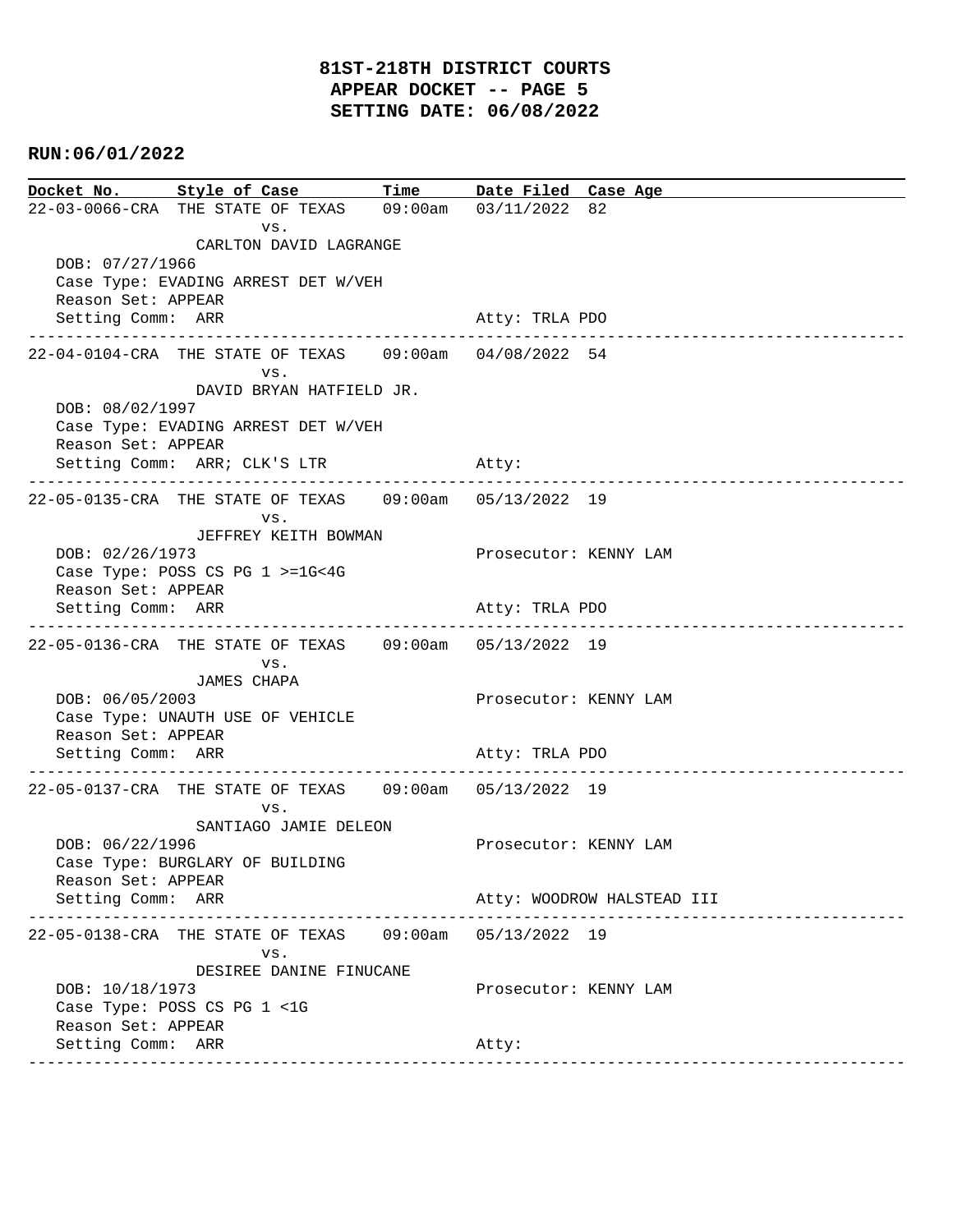# **81ST-218TH DISTRICT COURTS APPEAR DOCKET -- PAGE 6 SETTING DATE: 06/08/2022**

## **RUN:06/01/2022**

| Docket No. Style of Case Time Date Filed Case Age                                                                 |                                               |                    |                       |                                   |
|-------------------------------------------------------------------------------------------------------------------|-----------------------------------------------|--------------------|-----------------------|-----------------------------------|
| 22-05-0139-CRA THE STATE OF TEXAS 09:00am 05/13/2022 19                                                           |                                               |                    |                       |                                   |
| VS.<br>MISTY MICHELLE HENSON<br>DOB: 11/08/1978<br>Case Type: MAN DEL CS PG 1 >=4G<200G<br>Reason Set: APPEAR     |                                               |                    | Prosecutor: KENNY LAM |                                   |
| Setting Comm: ARR                                                                                                 |                                               |                    | Atty:                 |                                   |
| 22-05-0141-CRA THE STATE OF TEXAS 09:00am 05/13/2022 19                                                           | --------------------------------------<br>VS. |                    |                       | --------------------------------- |
| JODY MARIE HERNANDEZ<br>DOB: 12/25/8199<br>Case Type: MAN DEL CS PG 1 >=4G<200G<br>Reason Set: APPEAR             |                                               |                    | Prosecutor: KENNY LAM |                                   |
| Setting Comm: ARR                                                                                                 |                                               |                    | Atty:                 |                                   |
|                                                                                                                   | VS.                                           |                    |                       |                                   |
| ANNIE LEE HILL<br>DOB: 06/16/1999<br>Case Type: POSS CS PG 1 <1G                                                  |                                               |                    | Prosecutor: KENNY LAM |                                   |
| Reason Set: APPEAR<br>Setting Comm: ARR                                                                           |                                               | Atty: EDWARD ADAMS |                       |                                   |
|                                                                                                                   |                                               |                    |                       |                                   |
| VS.<br>CORNELIO FELIPE ONTIVEROS<br>DOB: 06/11/1986<br>Case Type: MAN DEL CS PG 1 >=4G<200G<br>Reason Set: APPEAR |                                               |                    | Prosecutor: KENNY LAM |                                   |
| Setting Comm: ARR                                                                                                 |                                               |                    | Atty:                 |                                   |
|                                                                                                                   | VS.                                           |                    |                       |                                   |
| COLTON WAYNE RANKIN<br>DOB: 09/09/1992<br>Case Type: POSS CS PG $1$ >=1G<4G<br>Reason Set: APPEAR                 |                                               |                    | Prosecutor: KENNY LAM |                                   |
| Setting Comm: ARR                                                                                                 |                                               |                    | Atty:                 |                                   |
| 22-05-0145-CRA THE STATE OF TEXAS 09:00am 05/13/2022 19                                                           | VS.<br>JENNIFER RIVERA                        |                    |                       |                                   |
| DOB: 05/13/1982<br>Case Type: TAMPER/FABRICATE PHYS EVID W/INTENT TO IMPAIR<br>Reason Set: APPEAR                 |                                               |                    | Prosecutor: KENNY LAM |                                   |
| Setting Comm: ARR                                                                                                 | -----------------------------                 |                    | Atty: ADRIAN PEREZ    |                                   |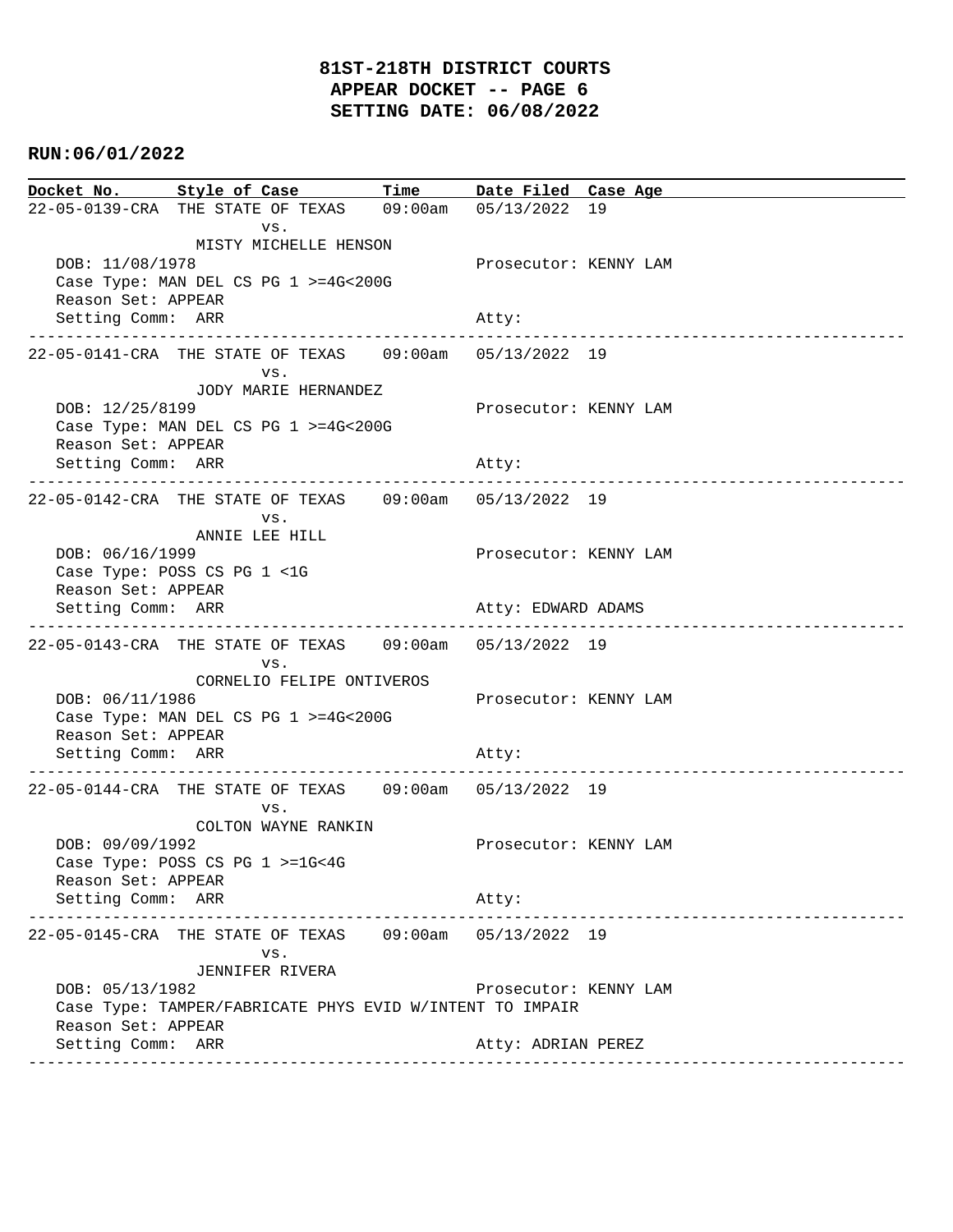|                                                                                                          | Docket No. Style of Case Time Date Filed Case Age                            |  |                              |                                        |
|----------------------------------------------------------------------------------------------------------|------------------------------------------------------------------------------|--|------------------------------|----------------------------------------|
|                                                                                                          | 22-05-0146-CRA THE STATE OF TEXAS 09:00am 05/13/2022 19                      |  |                              |                                        |
| VS.<br>MARIA CONSUELO VIRAMONTES<br>DOB: 09/12/1996<br>Case Type: POSS CS PG 1/1-B <1G                   |                                                                              |  | Prosecutor: KENNY LAM        |                                        |
| Reason Set: APPEAR<br>Setting Comm: ARR                                                                  |                                                                              |  | Atty: TRLA PDO               |                                        |
|                                                                                                          | VS.                                                                          |  |                              |                                        |
| DOB: 06/21/1993<br>Reason Set: APPEAR                                                                    | MATTHEW JOHN CHAPA<br>Case Type: BURGLARY OF BUILDING                        |  |                              | Prosecutor: BRADLEY THORNTON           |
| Setting Comm: ARR                                                                                        |                                                                              |  | Atty:                        |                                        |
|                                                                                                          | 22-05-0148-CRA THE STATE OF TEXAS 09:00am 05/13/2022 19<br>VS.               |  |                              |                                        |
| DOB: 04/30/1982<br>Reason Set: APPEAR                                                                    | BILLI LYNN DAVIS<br>Case Type: THEFT PROP <\$2,500 2/MORE PREV CONV          |  |                              | Prosecutor: BRADLEY THORNTON           |
| Setting Comm: ARR                                                                                        |                                                                              |  | Atty: TRLA PDO               |                                        |
|                                                                                                          | 22-05-0152-CRA THE STATE OF TEXAS 09:00am 05/13/2022 19<br>VS.               |  |                              |                                        |
| DOB: 04/03/1996<br>Reason Set: APPEAR                                                                    | MARTIN MARTINEZ<br>Case Type: DRIVING WHILE INTOXICATED W/CHILD UNDER 15 YOA |  |                              | Prosecutor: BRADLEY THORNTON           |
| Setting Comm: ARR                                                                                        |                                                                              |  | Atty:                        |                                        |
|                                                                                                          | 22-05-0153-CRA THE STATE OF TEXAS 09:00am 05/13/2022 19<br>VS.               |  |                              | -------------------------------        |
| RUDY ONOFRE<br>DOB: 11/14/1982<br>Case Type: ESCAPE WHILE ARRESTED/CONFINED FELONY<br>Reason Set: APPEAR |                                                                              |  | Prosecutor: BRADLEY THORNTON |                                        |
| Setting Comm: ARR                                                                                        |                                                                              |  | Atty: JAMES ANDERS           |                                        |
|                                                                                                          | 22-05-0155-CRA THE STATE OF TEXAS 09:00am 05/13/2022 19<br>VS.               |  |                              |                                        |
| IAN DORR HANCOCK<br>DOB: 10/15/2001<br>Case Type: SEXUAL ASSAULT<br>Reason Set: APPEAR                   |                                                                              |  |                              | Prosecutor: RYAN WRIGHT                |
| Setting Comm: ARR                                                                                        |                                                                              |  |                              | Atty: DANIEL RODRIGUEZ ROBERT ARELLANO |
|                                                                                                          |                                                                              |  |                              |                                        |